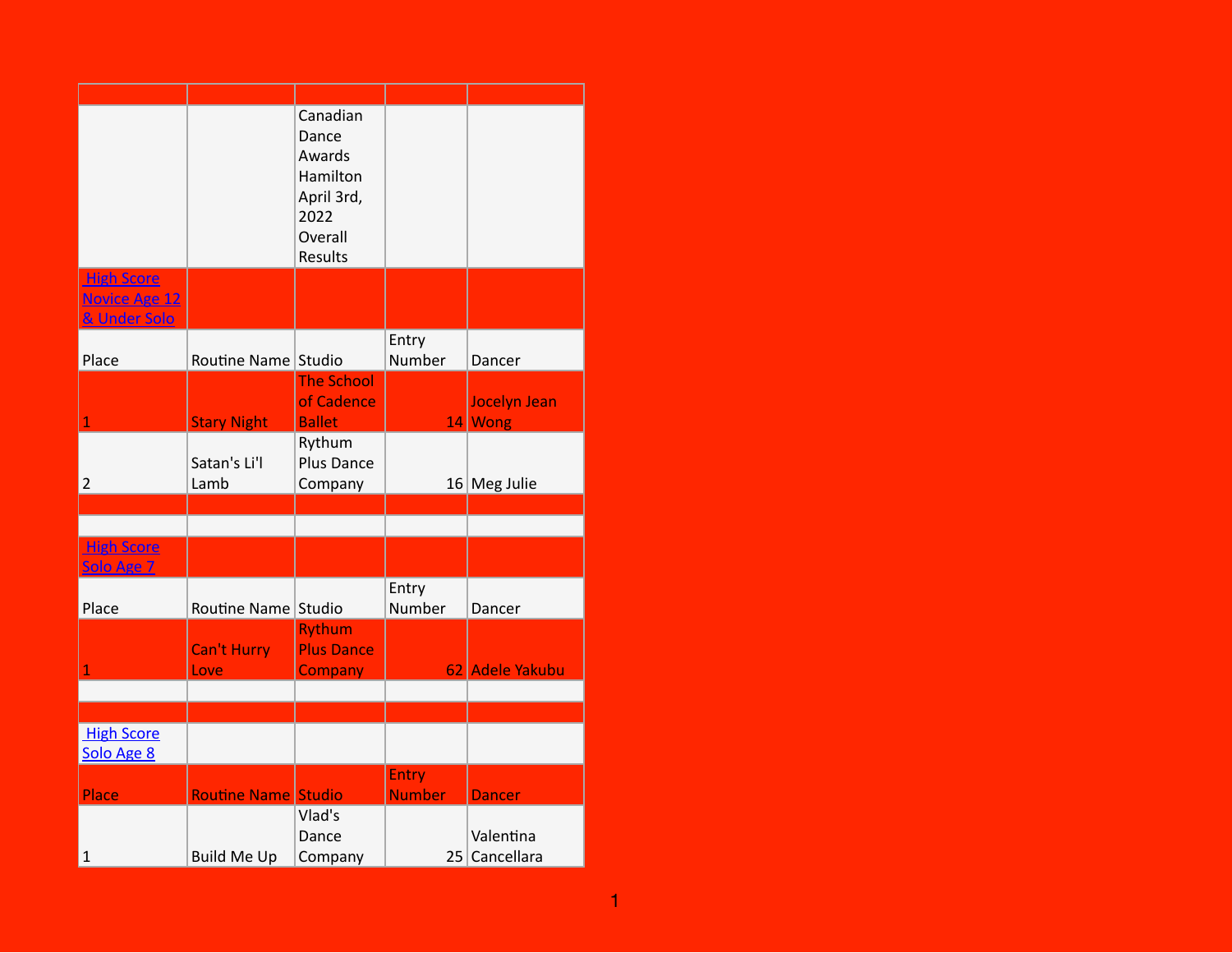| <b>High Score</b> |                             |                   |               |                        |
|-------------------|-----------------------------|-------------------|---------------|------------------------|
| Solo Age 9        |                             |                   |               |                        |
|                   |                             |                   | Entry         |                        |
| Place             | Routine Name Studio         |                   | Number        | Dancer                 |
|                   |                             | Vlad's            |               |                        |
|                   |                             | <b>Dance</b>      |               |                        |
| $\overline{1}$    | <b>From My Eyes Company</b> |                   |               | <b>38 Owen Simmons</b> |
|                   |                             | The School        |               |                        |
|                   |                             | of Cadence        |               |                        |
| $\mathbf 1$       | Lotus                       | <b>Ballet</b>     |               |                        |
|                   |                             | <b>The School</b> |               | 28 Isabella Zhong      |
|                   |                             |                   |               |                        |
|                   |                             | of Cadence        |               |                        |
| $\overline{a}$    | <b>Spiegel</b>              | <b>Ballet</b>     |               | 27 Sophie Drolet       |
|                   |                             | Rythum            |               |                        |
|                   |                             | Plus Dance        |               |                        |
| 3                 | Hold On                     | Company           |               | 84 Norah Yakubu        |
|                   |                             | <b>Rythum</b>     |               |                        |
|                   | <b>Why Do</b>               | <b>Plus Dance</b> |               |                        |
| $\overline{4}$    | Fools?                      | <b>Company</b>    |               | 48 Hanna Green         |
|                   |                             |                   |               |                        |
|                   |                             |                   |               |                        |
| <b>High Score</b> |                             |                   |               |                        |
| Solo Age 10       |                             |                   |               |                        |
|                   |                             |                   | Entry         |                        |
| Place             | <b>Routine Name Studio</b>  |                   | <b>Number</b> | <b>Dancer</b>          |
|                   |                             | Vlad's            |               |                        |
|                   |                             | Dance             |               | <b>Bianca</b>          |
| $\mathbf{1}$      | <b>Blackbird</b>            | Company           |               | 102 Rebellato          |
|                   |                             | <b>The School</b> |               |                        |
|                   |                             | of Cadence        |               |                        |
| $\overline{2}$    | <b>Eyes Shut</b>            | <b>Ballet</b>     |               | 66 Sara Li             |
|                   |                             | Rythum            |               |                        |
|                   |                             | Plus Dance        |               |                        |
| 3                 | Dancin' Fool                | Company           |               | 44 Allie Hanson        |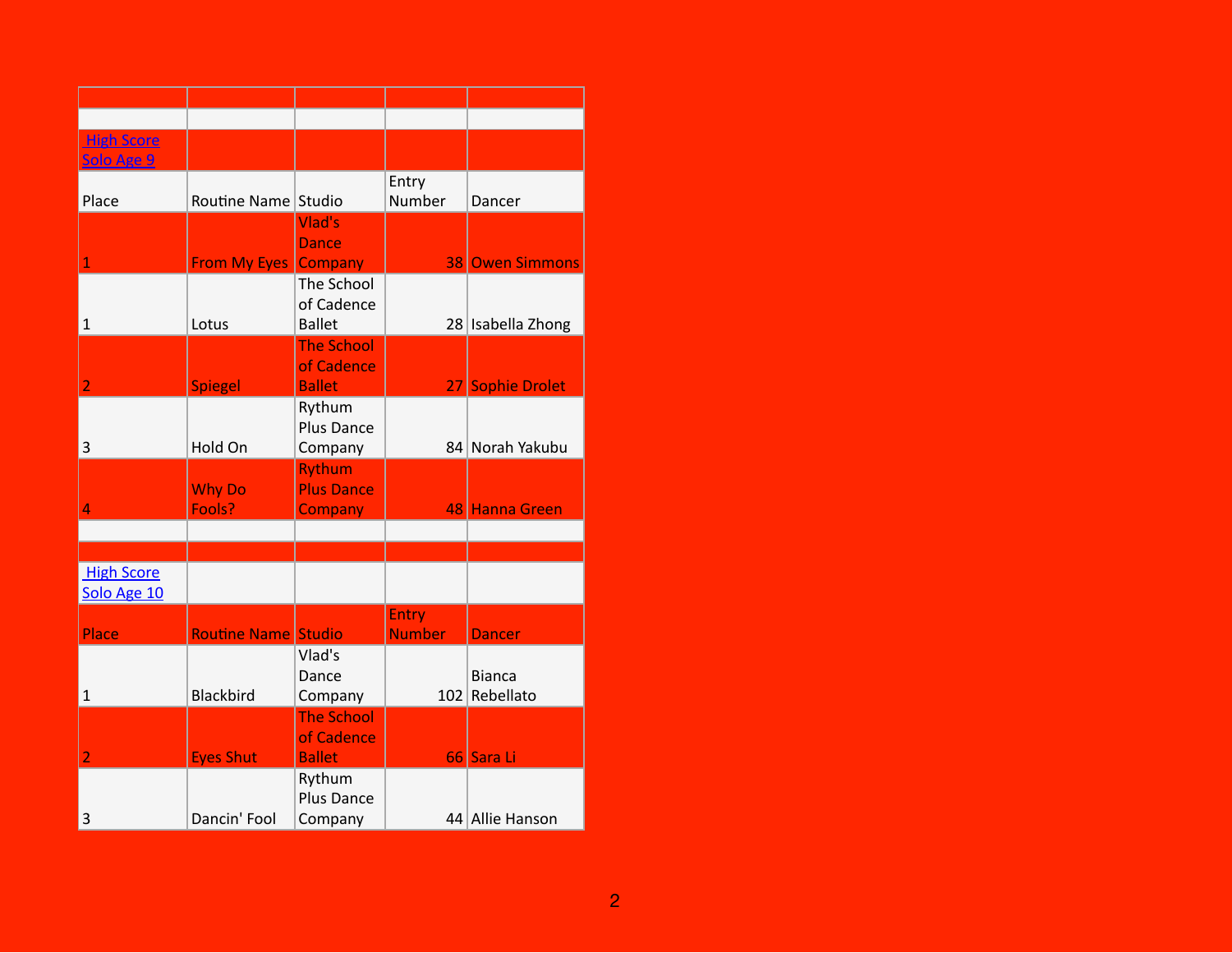|                                  | <b>Bowl Of</b>                    | Vlad's<br><b>Dance</b>                              |                        |                                     |
|----------------------------------|-----------------------------------|-----------------------------------------------------|------------------------|-------------------------------------|
| 4                                | <b>Cherries</b>                   | <b>Company</b>                                      |                        | 101 Hadley Ke                       |
| 5                                | <b>Hound Dog</b>                  | Rythum<br><b>Plus Dance</b><br>Company              |                        | 99 Amada Presta                     |
|                                  |                                   |                                                     |                        |                                     |
| <b>High Score</b><br>Solo Age 11 |                                   |                                                     |                        |                                     |
| Place                            | Routine Name Studio               |                                                     | Entry<br>Number        | Dancer                              |
| $\overline{1}$                   | <b>Too Darn Hot</b>               | Vlad's<br><b>Dance</b><br>Company                   | 109                    | Jaya<br>Campagna-<br><b>Terrell</b> |
| $\overline{2}$                   | All That I Am                     | Vlad's<br>Dance<br>Company                          |                        | Victoria<br>32 Maslenikov           |
| 3                                | <b>Fool Me</b><br>Twice           | <b>Lisa Naves</b><br><b>Dance</b><br><b>Company</b> |                        | 91 Claire Spurn                     |
| 4                                | Bloom                             | Lisa Naves<br>Dance<br>Company                      |                        | <b>Brooke</b><br>92 Harrington      |
| 4                                | The Letter                        | <b>Rythum</b><br><b>Plus Dance</b><br>Company       |                        | 73 Avery Mulligan                   |
|                                  |                                   |                                                     |                        |                                     |
| <b>High Score</b><br>Solo Age 12 |                                   |                                                     |                        |                                     |
| Place                            | <b>Routine Name Studio</b>        |                                                     | Entry<br><b>Number</b> | <b>Dancer</b>                       |
| $\mathbf{1}$                     | Variation<br>from<br>Harlequinade | The School<br>of Cadence<br><b>Ballet</b>           |                        | Natalie<br>21 Simmons               |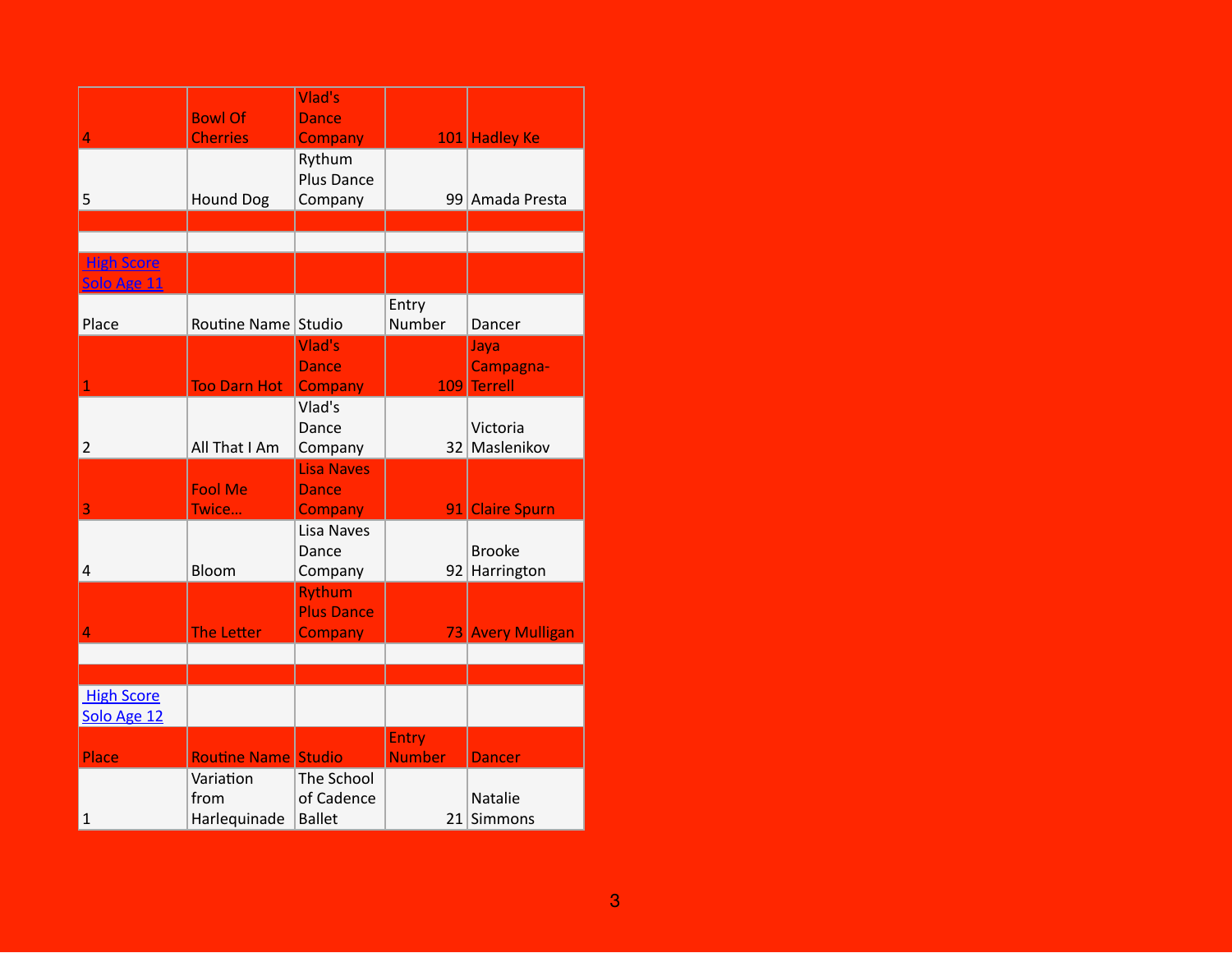| $\overline{2}$                   | <b>Radical Self</b>           | <b>The School</b><br>of Cadence<br><b>Ballet</b>    |                               | <b>Ariana</b><br>67 Sarmiento    |
|----------------------------------|-------------------------------|-----------------------------------------------------|-------------------------------|----------------------------------|
| $\overline{2}$                   | Couldn't Tell                 | Vlad's<br>Dance<br>Company                          |                               | Sasha<br>88 Chernous             |
| 3                                | <b>Little Red</b><br>Corvette | <b>Rythum</b><br><b>Plus Dance</b><br>Company       |                               | 43 CC Perdue                     |
| 4                                | My Immortal                   | Rythum<br><b>Plus Dance</b><br>Company              |                               | 113 Ava DiDonato                 |
| 5                                | Dock of the<br><b>Bay</b>     | <b>Rythum</b><br><b>Plus Dance</b><br>Company       |                               | 41 Sierra Media                  |
| 6                                | She Let Go                    | Lisa Naves<br>Dance<br>Company                      |                               | Harper<br>72 Thompson            |
| 7                                | Immature                      | <b>Lisa Naves</b><br><b>Dance</b><br><b>Company</b> |                               | 89 Anwyn Carroll                 |
|                                  |                               |                                                     |                               |                                  |
| <b>High Score</b><br>Solo Age 13 |                               |                                                     |                               |                                  |
| Place                            | <b>Routine Name Studio</b>    |                                                     | <b>Entry</b><br><b>Number</b> | <b>Dancer</b>                    |
| $\mathbf{1}$                     | It Used To Be<br>Mine         | The School<br>of Cadence<br><b>Ballet</b>           |                               | 157 Bethany Wong                 |
| $\overline{2}$                   | Ocean Of<br><b>Darkness</b>   | Vlad's<br><b>Dance</b><br>Company                   |                               | 154 Jady Risman                  |
| 3                                | You & I                       | Rythum<br>Plus Dance<br>Company                     |                               | <b>Brooke</b><br>217 Kronenmeyer |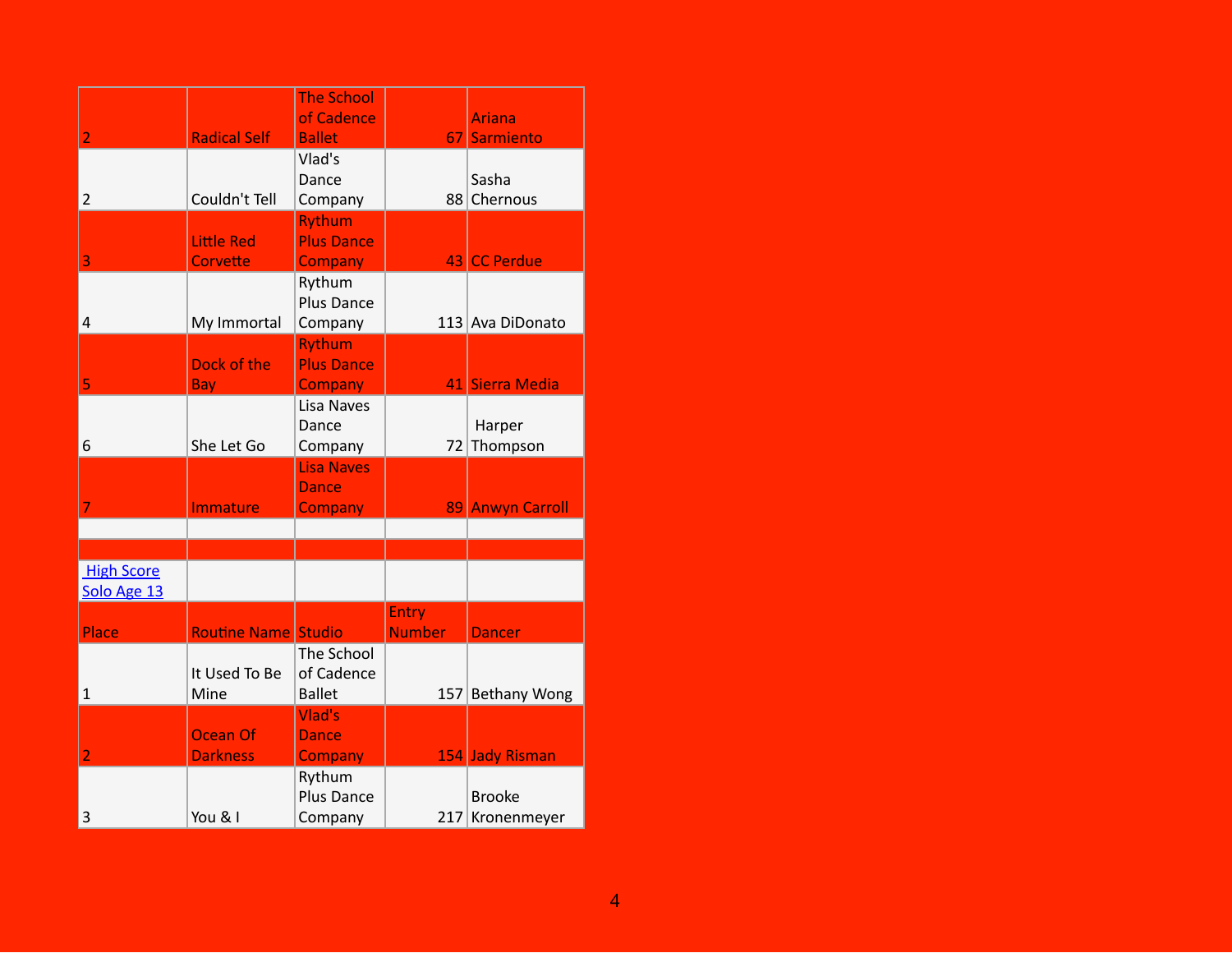|                   | <b>As Winter</b>     | Vlad's<br><b>Dance</b>              |                 | <b>Michelle</b>     |
|-------------------|----------------------|-------------------------------------|-----------------|---------------------|
| 4                 | <b>Comes</b>         | <b>Company</b>                      |                 | 158 Aizenshtadt     |
|                   |                      | Vlad's                              |                 |                     |
|                   |                      | Dance                               |                 |                     |
| 5                 | Smother              | Company                             |                 | 155 Sarah Colatosti |
|                   |                      |                                     |                 |                     |
| <b>High Score</b> |                      |                                     |                 |                     |
| Solo Age 14       |                      |                                     |                 |                     |
| Place             | Routine Name Studio  |                                     | Entry<br>Number | Dancer              |
|                   |                      | Vlad's                              |                 |                     |
|                   |                      | <b>Dance</b>                        |                 |                     |
| $\mathbf{1}$      | <b>Give It Back</b>  | <b>Company</b>                      |                 | 138 Tim Zvifel      |
|                   |                      | The School<br>of Cadence            |                 |                     |
| $\overline{2}$    | <b>Trace</b>         | <b>Ballet</b>                       |                 | 128 Everly Nedra    |
|                   |                      | <b>The School</b>                   |                 |                     |
|                   |                      | of Cadence                          |                 | Sophia              |
| 3                 | <b>DIS Dance</b>     | <b>Ballet</b>                       |                 | 125 Flemiing        |
| <b>High Score</b> |                      |                                     |                 |                     |
| Solo Age 15       |                      |                                     |                 |                     |
|                   |                      |                                     | Entry           |                     |
| Place             | Routine Name Studio  |                                     | Number          | Dancer              |
| $\mathbf{1}$      | <b>New York</b>      | <b>The Dance</b><br><b>Movement</b> |                 | 149 Lily Bartlam    |
|                   |                      | The School                          |                 |                     |
|                   |                      | of Cadence                          |                 |                     |
| $\overline{2}$    | Stem                 | <b>Ballet</b>                       |                 | 149 Sydney Parish   |
|                   | <b>New York</b>      | <b>Lisa Naves</b><br><b>Dance</b>   |                 |                     |
| 3                 | <b>State of Mind</b> | Company                             |                 | 153 Andy Gorzo      |
|                   |                      | Vlad's                              |                 |                     |
|                   |                      | Dance                               |                 |                     |
| 4                 | Here.                | Company                             |                 | 150 Erin Karatsu    |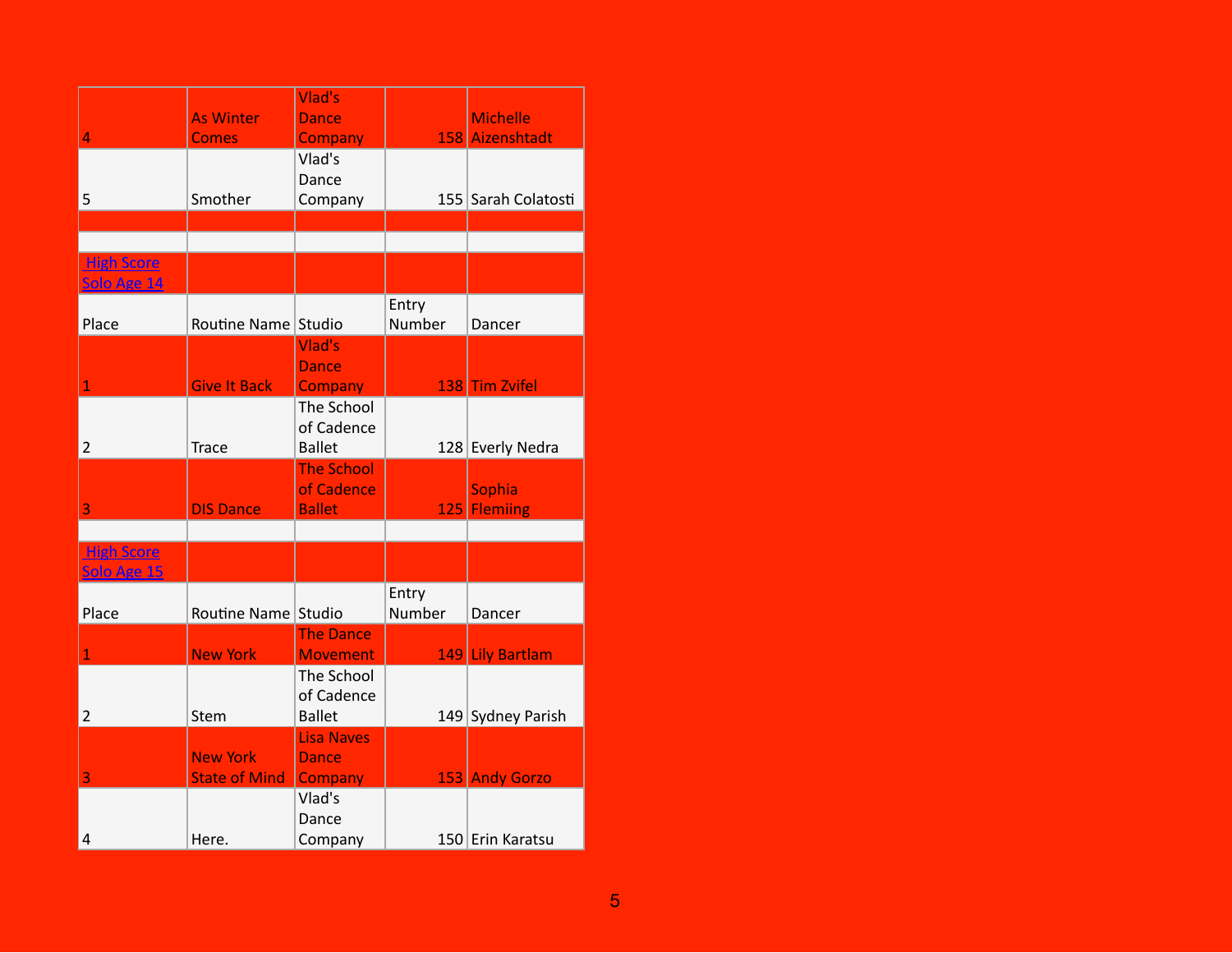|                                  |                            | Vlad's            |               |                  |
|----------------------------------|----------------------------|-------------------|---------------|------------------|
|                                  |                            | <b>Dance</b>      |               |                  |
| 5                                | <b>Hopelessly</b>          | <b>Company</b>    |               | 146 Audrey Wong  |
|                                  |                            | The Dance         |               |                  |
| 5                                | <b>Bills</b>               | Movement          |               | 216 Alyssa Hess  |
|                                  |                            |                   |               |                  |
|                                  |                            |                   |               |                  |
| <b>High Score</b><br>Solo Age 16 |                            |                   |               |                  |
|                                  |                            |                   | Entry         |                  |
| Place                            | Routine Name Studio        |                   | Number        | Dancer           |
|                                  |                            | Vlad's            |               | <b>Angel</b>     |
|                                  | Love is Like A             | <b>Dance</b>      |               | <b>DiMartino</b> |
| 1                                | <b>Shadow</b>              | <b>Company</b>    |               | 224 Palladino    |
|                                  |                            | The School        |               |                  |
|                                  |                            | of Cadence        |               |                  |
|                                  | $1$ Erased                 | <b>Ballet</b>     |               | 196 Lisa Hao     |
|                                  |                            | Vlad's            |               |                  |
|                                  | <b>Is Something</b>        | <b>Dance</b>      |               | Jenna            |
| $\overline{2}$                   | <b>Out Of Place</b>        | <b>Company</b>    |               | 238 Catanzaro    |
|                                  |                            | The School        |               |                  |
|                                  |                            | of Cadence        |               | Veronica         |
|                                  | $3$ To Be Lost             | <b>Ballet</b>     |               | 202 Brown        |
|                                  |                            | <b>Rythum</b>     |               |                  |
|                                  | I'll Never Love            | <b>Plus Dance</b> |               | <b>Kassidy</b>   |
|                                  | 3 Again                    | Company           |               | 225 Johnston     |
|                                  |                            | Rythum            |               |                  |
|                                  | Get It                     | Plus Dance        |               | Mya              |
|                                  | $3$ Together               | Company           | 200           | Thorogood        |
|                                  |                            |                   |               |                  |
| <b>High Score</b><br>Solo Age 17 |                            |                   |               |                  |
|                                  |                            |                   | Entry         |                  |
| Place                            | <b>Routine Name Studio</b> |                   | <b>Number</b> | <b>Dancer</b>    |
|                                  |                            | The School        |               |                  |
|                                  | I've Been                  | of Cadence        |               | Kadence          |
| 1                                | <b>Here Before</b>         | <b>Ballet</b>     |               | 203 D'Haene      |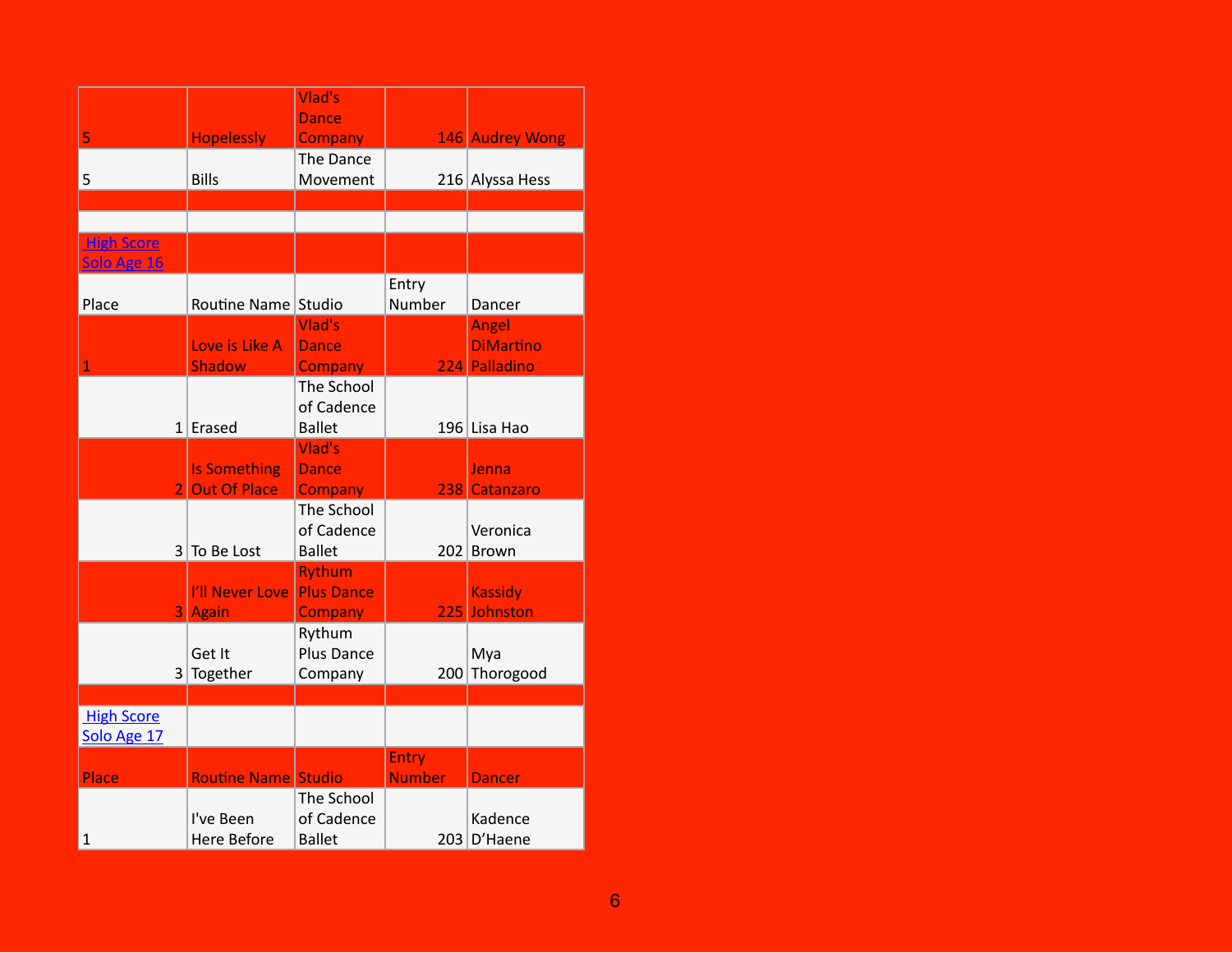| $\overline{2}$                                                                                    | <b>River Flows</b><br><b>Within You</b> | <b>Lisa Naves</b><br>Dance<br><b>Company</b> |                               | Jessica<br>228 Kennedy      |
|---------------------------------------------------------------------------------------------------|-----------------------------------------|----------------------------------------------|-------------------------------|-----------------------------|
|                                                                                                   | Awakening of<br>$3$ Flora               | The School<br>of Cadence<br><b>Ballet</b>    |                               | Anne-Sophie<br>182 Marjoram |
|                                                                                                   | 4 Both Sides                            | <b>The Dance</b><br><b>Movement</b>          |                               | 222 Lauren Butters          |
|                                                                                                   | The Girl From<br>5 Ipanema              | Lisa Naves<br>Dance<br>Company               |                               | 232 Rylea Awrey             |
|                                                                                                   |                                         |                                              |                               |                             |
|                                                                                                   |                                         |                                              |                               |                             |
| <b>High Score</b><br>Solo Age 18                                                                  |                                         |                                              |                               |                             |
| Place                                                                                             | <b>Routine Name Studio</b>              |                                              | <b>Entry</b><br><b>Number</b> | <b>Dancer</b>               |
| $\mathbf{1}$                                                                                      | A Conjured<br>Love                      | Vlad's<br>Dance<br>Company                   |                               | 241 Kiara Fina              |
|                                                                                                   |                                         |                                              |                               |                             |
| <b>High Score</b><br><b>Solo Ages</b><br>$19 - 21$                                                |                                         |                                              |                               |                             |
| Place                                                                                             | Routine Name Studio                     |                                              | Entry<br>Number               | Dancer                      |
| $\overline{1}$                                                                                    | <b>You Were</b><br><b>There</b>         | Vlad's<br><b>Dance</b><br><b>Company</b>     |                               | Artem<br>240 Tikhonenko     |
|                                                                                                   |                                         |                                              |                               |                             |
| America's<br><b>Young Dancer</b><br>of the Year<br><b>Ultimate</b><br>Challenge<br><b>Winners</b> |                                         |                                              |                               |                             |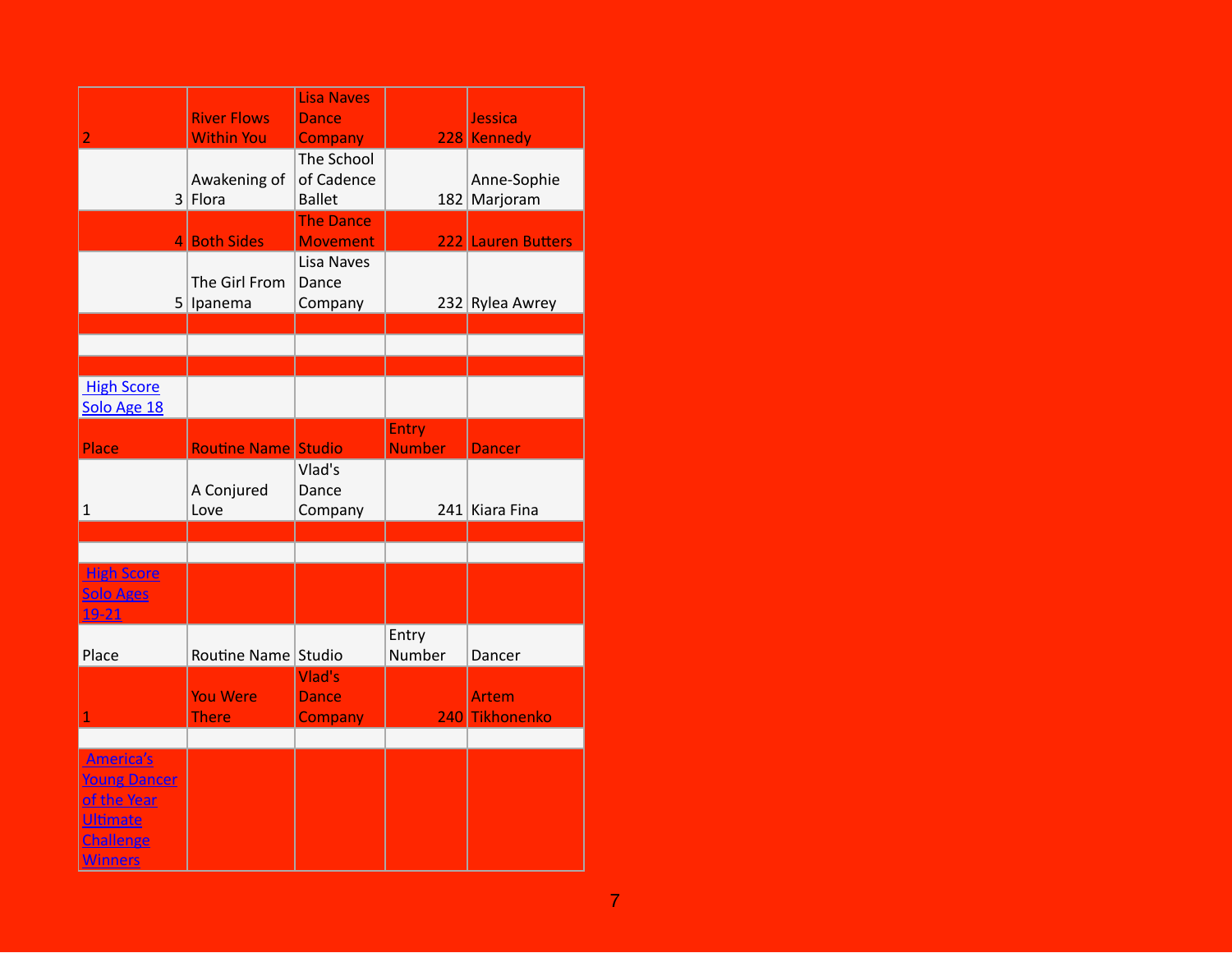|                      |                     |                          | Entry  |                   |
|----------------------|---------------------|--------------------------|--------|-------------------|
|                      | Routine Name Studio |                          | Number | Dancer            |
|                      |                     | Vlad's                   |        |                   |
|                      |                     | <b>Dance</b>             |        |                   |
|                      | <b>From My Eyes</b> | Company                  |        | 28 Isabella Zhong |
|                      |                     | Vlad's                   |        |                   |
|                      |                     | Dance                    |        | Valentina         |
|                      | <b>Build Me Up</b>  | Company                  |        | 25 Cancellara     |
|                      |                     | <b>The School</b>        |        |                   |
|                      |                     | of Cadence               |        |                   |
|                      | <b>Spiegel</b>      | <b>Ballet</b>            |        | 27 Sophie Drolet  |
|                      |                     | The School<br>of Cadence |        |                   |
|                      | Lotus               | <b>Ballet</b>            |        | 38 Owen Simmons   |
| <b>America's</b>     |                     |                          |        |                   |
| <b>Junior Dancer</b> |                     |                          |        |                   |
| of the Year          |                     |                          |        |                   |
| <b>Ultimate</b>      |                     |                          |        |                   |
| <b>Challenge</b>     |                     |                          |        |                   |
| <b>Winners</b>       |                     |                          |        |                   |
|                      |                     |                          | Entry  |                   |
|                      | Routine Name Studio |                          | Number | Dancer            |
|                      | <b>Variation</b>    | <b>The School</b>        |        |                   |
|                      | from                | of Cadence               |        | <b>Natalie</b>    |
|                      | Harlequinade        | <b>Ballet</b>            | 21     | <b>Simmons</b>    |
|                      |                     | Vlad's                   |        |                   |
|                      |                     | Dance                    |        | <b>Bianca</b>     |
|                      | <b>Blackbird</b>    | Company                  |        | 102 Rebellato     |
|                      |                     | Vlad's                   |        | Jaya              |
|                      |                     | <b>Dance</b>             |        | Campagna-         |
|                      | <b>Too Darn Hot</b> | Company                  |        | 109 Terrell       |
|                      |                     | The School               |        |                   |
|                      |                     | of Cadence               |        | Ariana            |
|                      | <b>Radical Self</b> | <b>Ballet</b>            | 67     | Sarmiento         |
|                      |                     | <b>Rythum</b>            |        |                   |
|                      |                     | <b>Plus Dance</b>        |        |                   |
|                      | <b>Dancin' Fool</b> | <b>Company</b>           |        | 44 Allie Hanson   |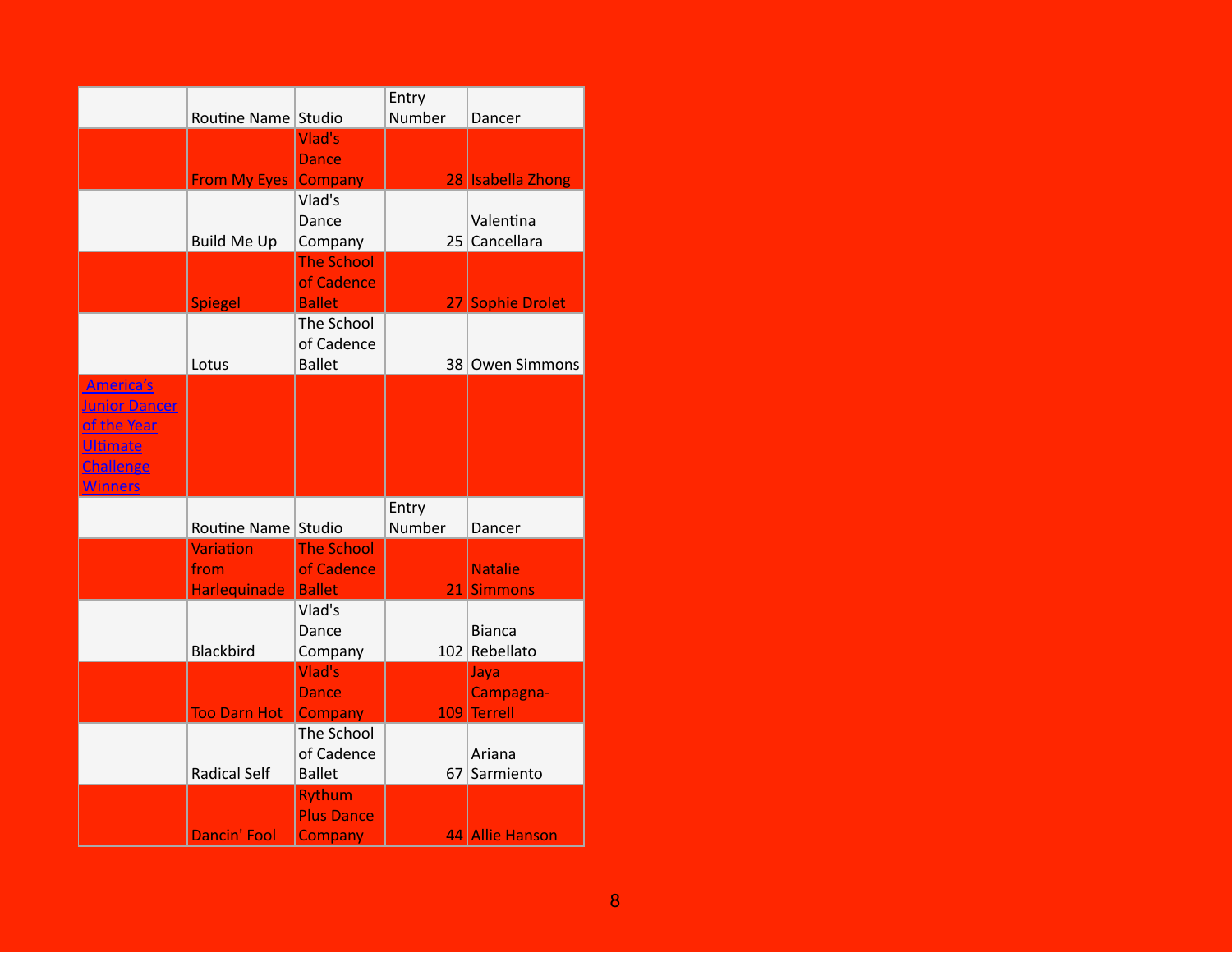|                                                                                                                       | Eyes Shut                               | The School<br>of Cadence<br><b>Ballet</b>        |                 | 66 Sara Li                  |
|-----------------------------------------------------------------------------------------------------------------------|-----------------------------------------|--------------------------------------------------|-----------------|-----------------------------|
|                                                                                                                       | Couldn't Tell                           | Vlad's<br><b>Dance</b><br><b>Company</b>         |                 | <b>Sasha</b><br>88 Chernous |
|                                                                                                                       |                                         |                                                  |                 |                             |
| <b>America's</b><br><b>Teen Dancer</b><br><u>of the Year</u><br><b>Ultimate</b><br><b>Challenge</b><br><b>Winners</b> |                                         |                                                  |                 |                             |
|                                                                                                                       | Routine Name Studio                     |                                                  | Entry<br>Number | Dancer                      |
|                                                                                                                       | <b>Trace</b>                            | <b>The School</b><br>of Cadence<br><b>Ballet</b> |                 | 128 Everly Nedra            |
|                                                                                                                       | It Used To Be<br>Mine                   | The School<br>of Cadence<br><b>Ballet</b>        | 157             | <b>Bethany Wong</b>         |
|                                                                                                                       | <b>DIS Dance</b>                        | <b>The School</b><br>of Cadence<br><b>Ballet</b> | 125             | Sophia<br><b>Flemiing</b>   |
|                                                                                                                       | New York                                | The Dance<br>Movement                            |                 | 149 Lily Bartlam            |
|                                                                                                                       | <b>Stem</b>                             | <b>The School</b><br>of Cadence<br><b>Ballet</b> |                 | 145 Sydney Parish           |
|                                                                                                                       | <b>Broken Heart</b>                     | Vlad's<br>Dance<br>Company                       |                 | 127 Lauren Bayes            |
|                                                                                                                       | Ocean Of<br><b>Darkness</b>             | Vlad's<br>Dance<br><b>Company</b>                |                 | 154 Jady Risman             |
|                                                                                                                       | <b>New York</b><br><b>State of Mind</b> | Lisa Naves<br>Dance<br>Company                   |                 | 153 Andy Gorzo              |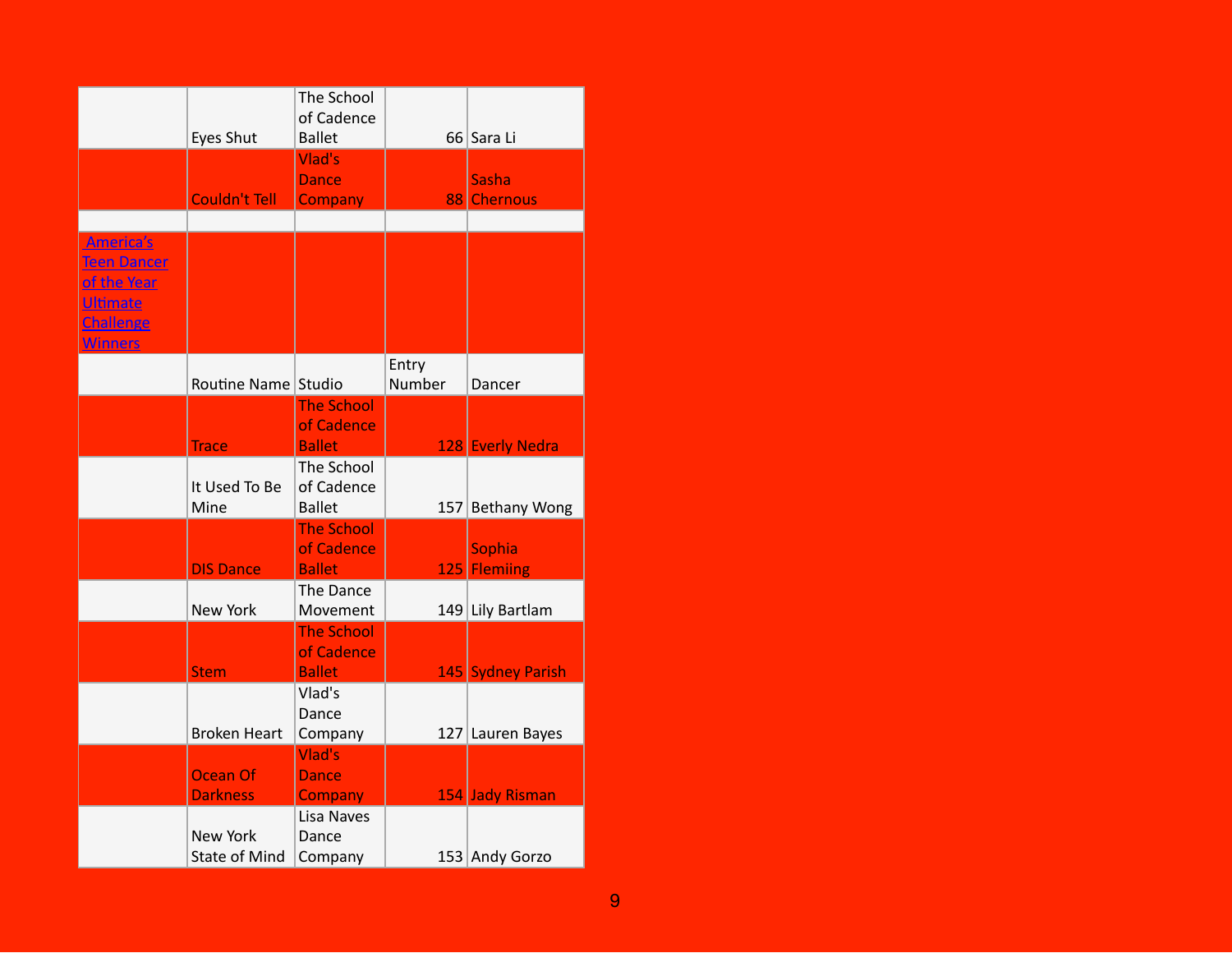|                                                                                                           |                                            | Vlad's                                    |                 |                                     |
|-----------------------------------------------------------------------------------------------------------|--------------------------------------------|-------------------------------------------|-----------------|-------------------------------------|
|                                                                                                           |                                            | <b>Dance</b>                              |                 |                                     |
|                                                                                                           | <b>Give It Back</b>                        | <b>Company</b>                            |                 | 138 Tim Zvifel                      |
|                                                                                                           |                                            |                                           |                 |                                     |
| America's<br><b>Senior Dancer</b><br>of the Year<br><b>Ultimate</b><br><b>Challenge</b><br><b>Winners</b> |                                            |                                           |                 |                                     |
|                                                                                                           | Routine Name Studio                        |                                           | Entry<br>Number | Dancer                              |
|                                                                                                           | <b>A Conjured</b><br>Love                  | Vlad's<br><b>Dance</b><br><b>Company</b>  |                 | 241 Kiara Fina                      |
|                                                                                                           | Erased                                     | The School<br>of Cadence<br><b>Ballet</b> |                 | 196 Lisa Hao                        |
|                                                                                                           | <b>Is Something</b><br><b>Out Of Place</b> | Vlad's<br><b>Dance</b><br><b>Company</b>  |                 | Jenna<br>238 Catanzaro              |
|                                                                                                           | Love is Like A<br>Shadow                   | Vlad's<br>Dance<br>Company                |                 | Angel<br>DiMartino<br>224 Palladino |
|                                                                                                           | <b>You Were</b><br><b>There</b>            | Vlad's<br><b>Dance</b><br><b>Company</b>  |                 | <b>Artem</b><br>240 Tikhonenko      |
|                                                                                                           |                                            |                                           |                 |                                     |
| <b>High Score</b><br><b>Duo/Trio 12 &amp;</b><br><b>Under</b>                                             |                                            |                                           |                 |                                     |
| Place                                                                                                     | Routine Name Studio                        |                                           | Entry<br>Number |                                     |
| $\mathbf{1}$                                                                                              | <b>Adam &amp; Eve</b>                      | Vlad's<br><b>Dance</b><br>Company         | 77              |                                     |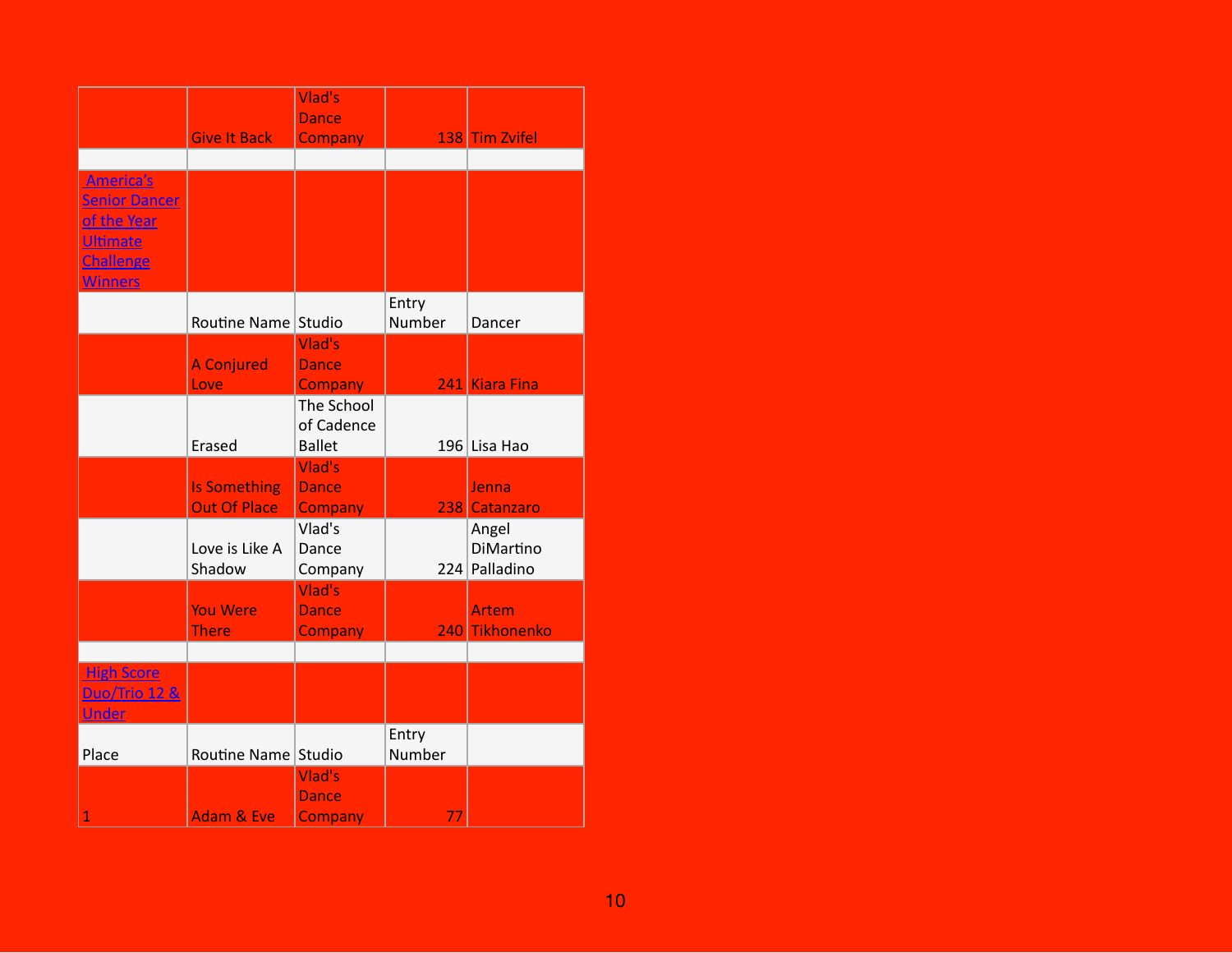|                          |                     | Vlad's<br>Dance   |     |  |
|--------------------------|---------------------|-------------------|-----|--|
| $\mathbf 2$              | <b>Steam Heat</b>   | Company           | 50  |  |
|                          | <b>Slow Down</b>    | Vlad's            |     |  |
|                          | <b>And Dance</b>    | <b>Dance</b>      |     |  |
| 3                        | <b>With Me</b>      | <b>Company</b>    | 12  |  |
|                          |                     | Rythum            |     |  |
|                          |                     | Plus Dance        |     |  |
| 4                        | My Sharona          | Company           | 52  |  |
|                          |                     | <b>Rythum</b>     |     |  |
|                          | If We Hold On       | <b>Plus Dance</b> |     |  |
| 5                        | <b>Together</b>     | <b>Company</b>    | 13  |  |
|                          |                     | Lisa Naves        |     |  |
|                          | Out Of The          | Dance             |     |  |
| 6                        | <b>Dark</b>         | Company           | 10  |  |
|                          |                     |                   |     |  |
|                          |                     |                   |     |  |
| <b>High Score</b>        |                     |                   |     |  |
| <b>Small Group</b>       |                     |                   |     |  |
| <b>12 &amp; Under</b>    |                     |                   |     |  |
| Place                    | Routine Name Studio |                   |     |  |
|                          |                     | <b>The School</b> |     |  |
|                          |                     | of Cadence        |     |  |
| 1                        | Salt                | <b>Ballet</b>     | 53  |  |
|                          |                     |                   |     |  |
|                          |                     |                   |     |  |
|                          |                     |                   |     |  |
| <b>High Score</b>        |                     |                   |     |  |
| <b>Duo/Trio 13 &amp;</b> |                     |                   |     |  |
| <b>Over</b>              |                     |                   |     |  |
| Place                    | Routine Name Studio |                   |     |  |
|                          |                     | Vlad's            |     |  |
|                          | <b>Nothing In</b>   | <b>Dance</b>      |     |  |
| 1                        | <b>Common</b>       | Company           | 171 |  |
|                          |                     | Vlad's            |     |  |
|                          | Stolen              | Dance             |     |  |
|                          |                     |                   | 123 |  |
| $\overline{c}$           | Identity            | Company           |     |  |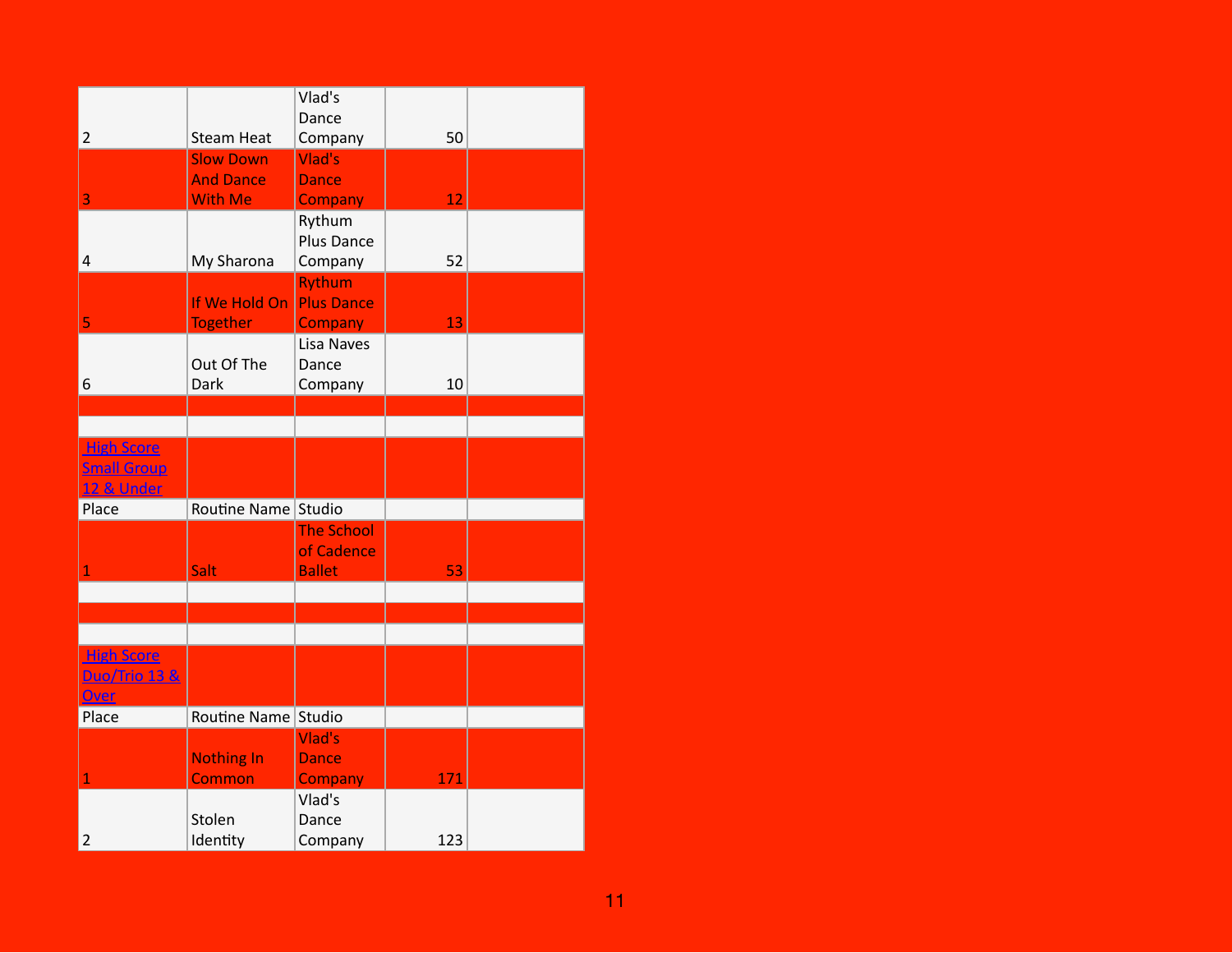|                                                                 |                                       | Vlad's<br><b>Dance</b>                           |     |  |
|-----------------------------------------------------------------|---------------------------------------|--------------------------------------------------|-----|--|
| 3                                                               | <b>Shallow</b>                        | <b>Company</b>                                   | 186 |  |
| 4                                                               | Nothing Left<br>To Give               | Lisa Naves<br>Dance<br>Company                   | 124 |  |
|                                                                 |                                       |                                                  |     |  |
| <b>High Score</b><br><b>Small Group</b><br><b>13 &amp; Over</b> |                                       |                                                  |     |  |
| Place                                                           | Routine Name Studio                   |                                                  |     |  |
| 1                                                               | <b>Me And My</b><br>Shadow            | Vlad's<br><b>Dance</b><br><b>Company</b>         | 231 |  |
|                                                                 | $2$ Wild Side                         | Vlad's<br>Dance<br>Company                       | 185 |  |
|                                                                 | 3 Martha                              | <b>The School</b><br>of Cadence<br><b>Ballet</b> | 246 |  |
| 3                                                               | <b>Family Ties</b>                    | Vlad's<br>Dance<br>Company                       | 221 |  |
|                                                                 |                                       |                                                  |     |  |
| <b>High Score</b><br><b>Large Group-</b><br>Production          |                                       |                                                  |     |  |
| Place                                                           | Routine Name Studio                   |                                                  |     |  |
| $\mathbf{1}$                                                    | <b>The Anatomy</b><br><b>Of Grief</b> | Vlad's<br><b>Dance</b><br><b>Company</b>         | 247 |  |
| $\overline{2}$                                                  | Pale Blue Dot                         | The School<br>of Cadence<br><b>Ballet</b>        | 229 |  |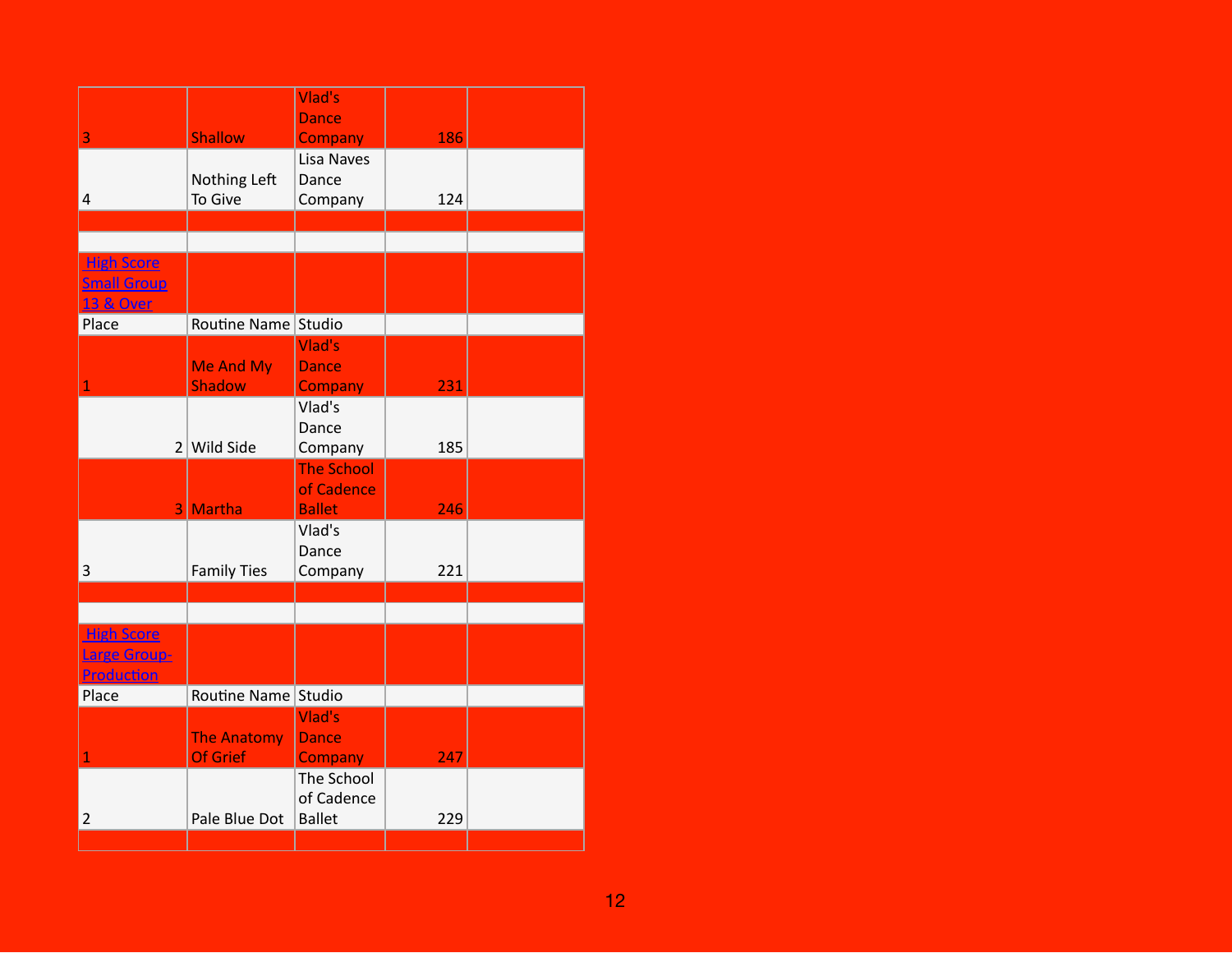| Solo<br>Choreography<br><b>Award 12 &amp;</b><br><b>Under</b> |                             |                                           |                               |                                   |
|---------------------------------------------------------------|-----------------------------|-------------------------------------------|-------------------------------|-----------------------------------|
|                                                               | Routine Name Studio         |                                           | Entry<br>Number               | Choreographer                     |
|                                                               | <b>From My Eyes Company</b> | Vlad's<br><b>Dance</b>                    |                               | <b>Brandon</b><br>28 Croisetiere  |
|                                                               | Lotus                       | The School<br>of Cadence<br><b>Ballet</b> |                               | 38 Tyler Angell                   |
|                                                               | <b>Blackbird</b>            | Vlad's<br><b>Dance</b><br><b>Company</b>  |                               | 102 Megan Caines                  |
|                                                               | Outrunning<br>The Blame     | Vlad's<br>Dance<br>Company                |                               | <b>Brandon</b><br>93 Croisetiere  |
|                                                               |                             |                                           |                               |                                   |
| Solo<br>Choreography<br><b>Award 13 &amp;</b><br>Over         |                             |                                           |                               |                                   |
|                                                               | <b>Routine Name Studio</b>  |                                           | <b>Entry</b><br><b>Number</b> | Choreographer                     |
|                                                               | It Used To Be<br>Mine       | The School<br>of Cadence<br><b>Ballet</b> |                               | 157 Tyler Angell                  |
|                                                               | <b>Give It Back</b>         | Vlad's<br><b>Dance</b><br>Company         |                               | 138 Kirsten Russell               |
|                                                               | You Were<br>There           | Vlad's<br>Dance<br>Company                |                               | <b>Brandon</b><br>240 Croisetiere |
|                                                               |                             |                                           |                               |                                   |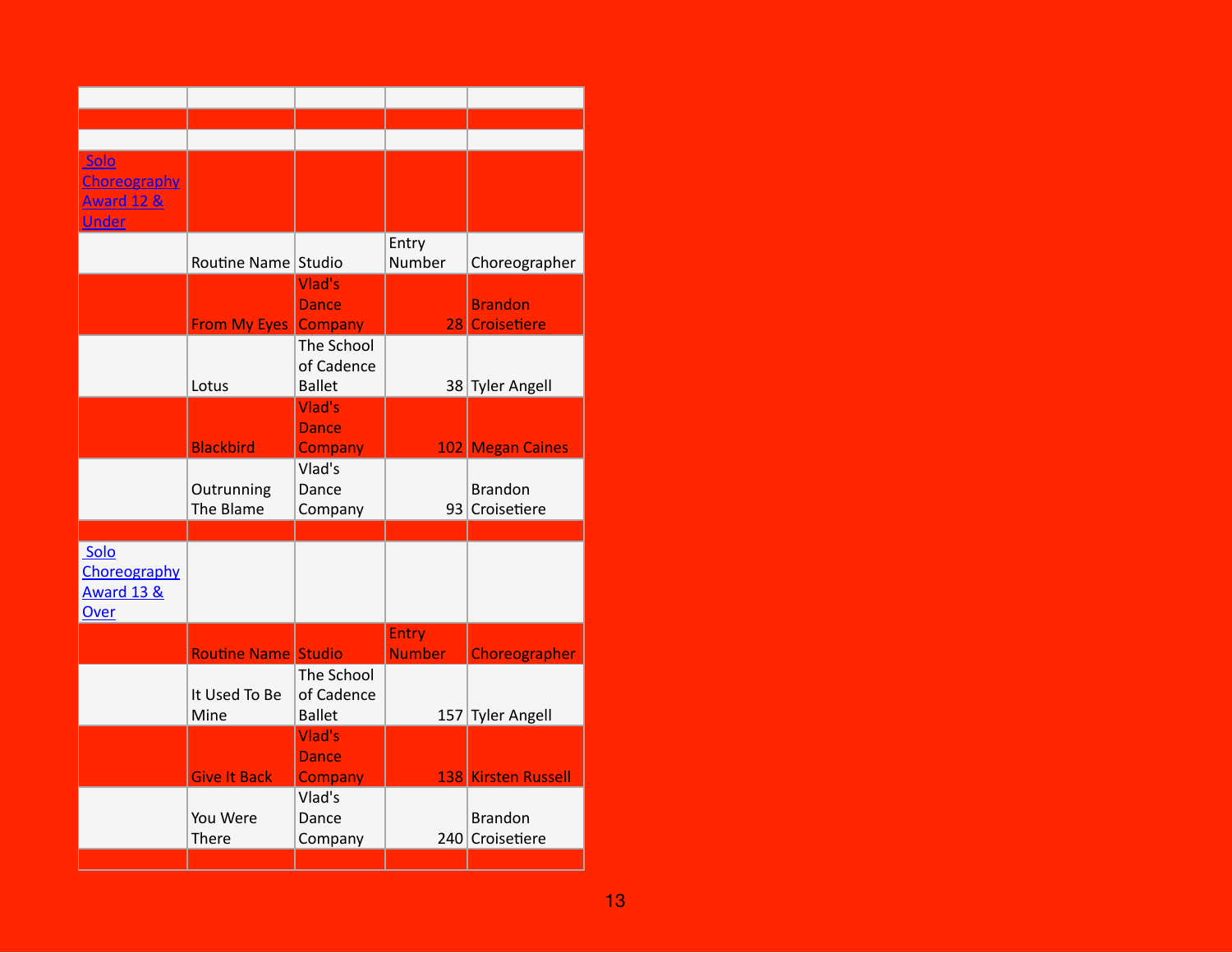| <b>Diamond</b><br>Choreography<br><b>Award 12 &amp;</b><br><b>Under</b> |                             |                                                  |                               |                     |
|-------------------------------------------------------------------------|-----------------------------|--------------------------------------------------|-------------------------------|---------------------|
|                                                                         | Routine Name Studio         |                                                  | Entry<br>Number               | Choreographer       |
|                                                                         | <b>Adam &amp; Eve</b>       | Vlad's<br><b>Dance</b><br><b>Company</b>         |                               | 77 Vlad             |
|                                                                         | <b>Steam Heat</b>           | Vlad's<br>Dance<br>Company                       |                               | 50 Megan Caines     |
|                                                                         | <b>Salt</b>                 | <b>The School</b><br>of Cadence<br><b>Ballet</b> |                               | 53 Tyler Angell     |
|                                                                         | One                         | Vlad's<br>Dance<br>Company                       |                               | 39 Megan Caines     |
|                                                                         | <b>Pump Up The</b><br>Jam   | Vlad's<br><b>Dance</b><br><b>Company</b>         |                               | 108 Michael Prince  |
| <b>Diamond</b><br>Choreography<br><b>Award 13 &amp;</b><br>Over         |                             |                                                  |                               |                     |
|                                                                         | <b>Routine Name Studio</b>  |                                                  | <b>Entry</b><br><b>Number</b> | Choreographer       |
|                                                                         | The Anatomy<br>Of Grief     | Vlad's<br>Dance<br>Company                       |                               | 247 Kirsten Russell |
|                                                                         | <b>Nothing In</b><br>Common | Vlad's<br><b>Dance</b><br>Company                |                               | <b>171 Vlad</b>     |
|                                                                         | Pale Blue Dot               | The School<br>of Cadence<br><b>Ballet</b>        |                               | 229 Tyler Angell    |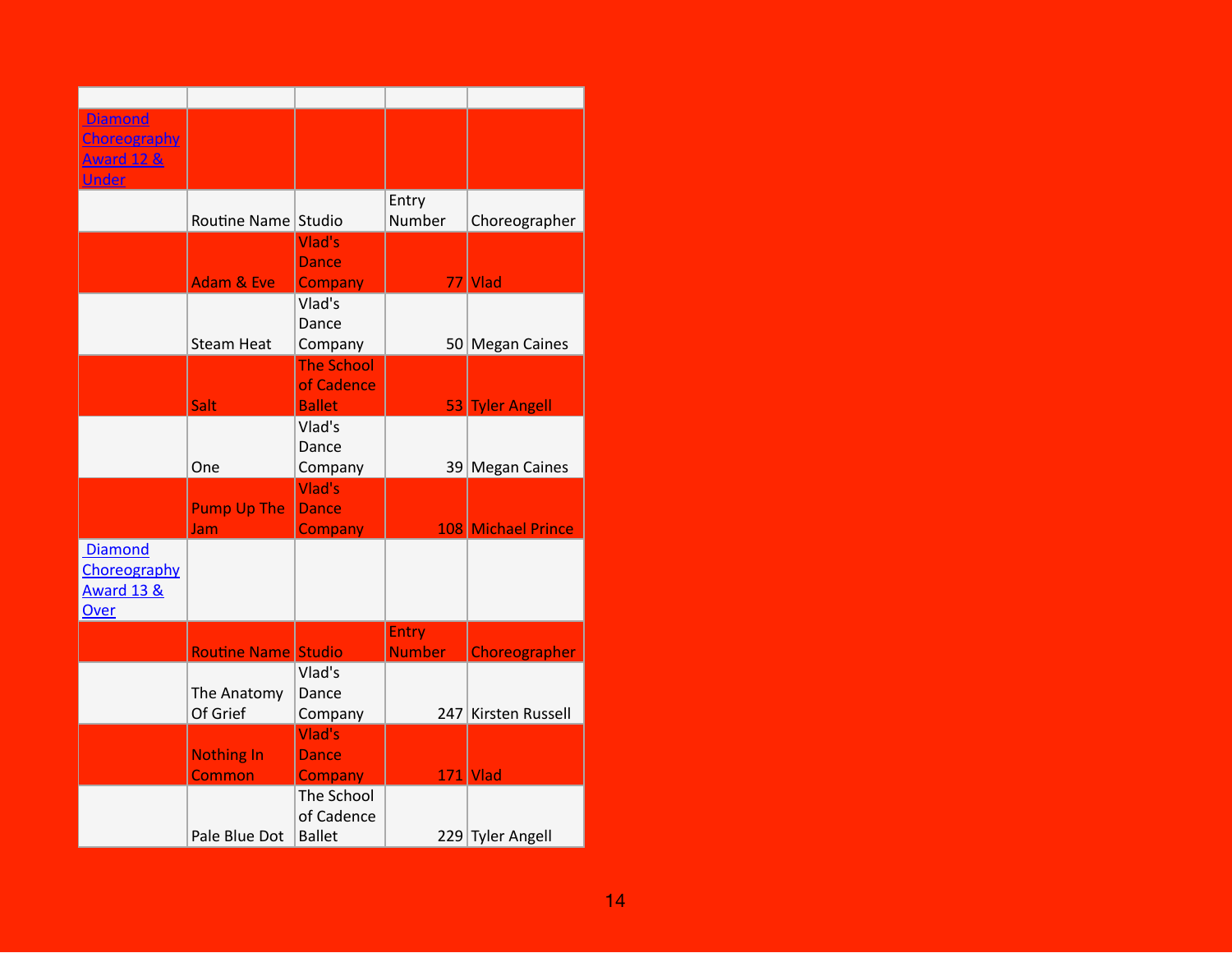|                                                 | <b>Stolen</b><br>Identity    | Vlad's<br><b>Dance</b><br>Company                |                               | 123 Michael Prince             |
|-------------------------------------------------|------------------------------|--------------------------------------------------|-------------------------------|--------------------------------|
|                                                 | Me And My<br>Shadow          | Vlad's<br>Dance<br>Company                       |                               | $231$ Vlad                     |
|                                                 |                              |                                                  |                               |                                |
| <b>Overall High</b><br>Score Solo 12<br>& Under |                              |                                                  |                               |                                |
| <b>Place</b>                                    | <b>Routine Name Studio</b>   |                                                  | <b>Entry</b><br><b>Number</b> | <b>Dancer</b>                  |
| $\mathbf 1$                                     | From My Eyes                 | Vlad's<br>Dance<br>Company                       |                               | 28 Isabella Zhong              |
| $\overline{1}$                                  | Lotus                        | <b>The School</b><br>of Cadence<br><b>Ballet</b> |                               | <b>38 Owen Simmons</b>         |
| $\mathbf{1}$                                    | <b>Blackbird</b>             | Vlad's<br>Dance<br>Company                       |                               | <b>Bianca</b><br>102 Rebellato |
|                                                 |                              |                                                  |                               |                                |
| <b>Overall High</b><br>Score Solo 13<br>& Over  |                              |                                                  |                               |                                |
| Place                                           | Routine Name Studio          |                                                  | Entry<br>Number               | Dancer                         |
| 1                                               | It Used To Be<br><b>Mine</b> | <b>The School</b><br>of Cadence<br><b>Ballet</b> |                               | 157 Bethany Wong               |
| $\mathbf{1}$                                    | <b>Give It Back</b>          | Vlad's<br>Dance<br>Company                       |                               | 138 Tim Zvifel                 |
|                                                 |                              |                                                  |                               |                                |